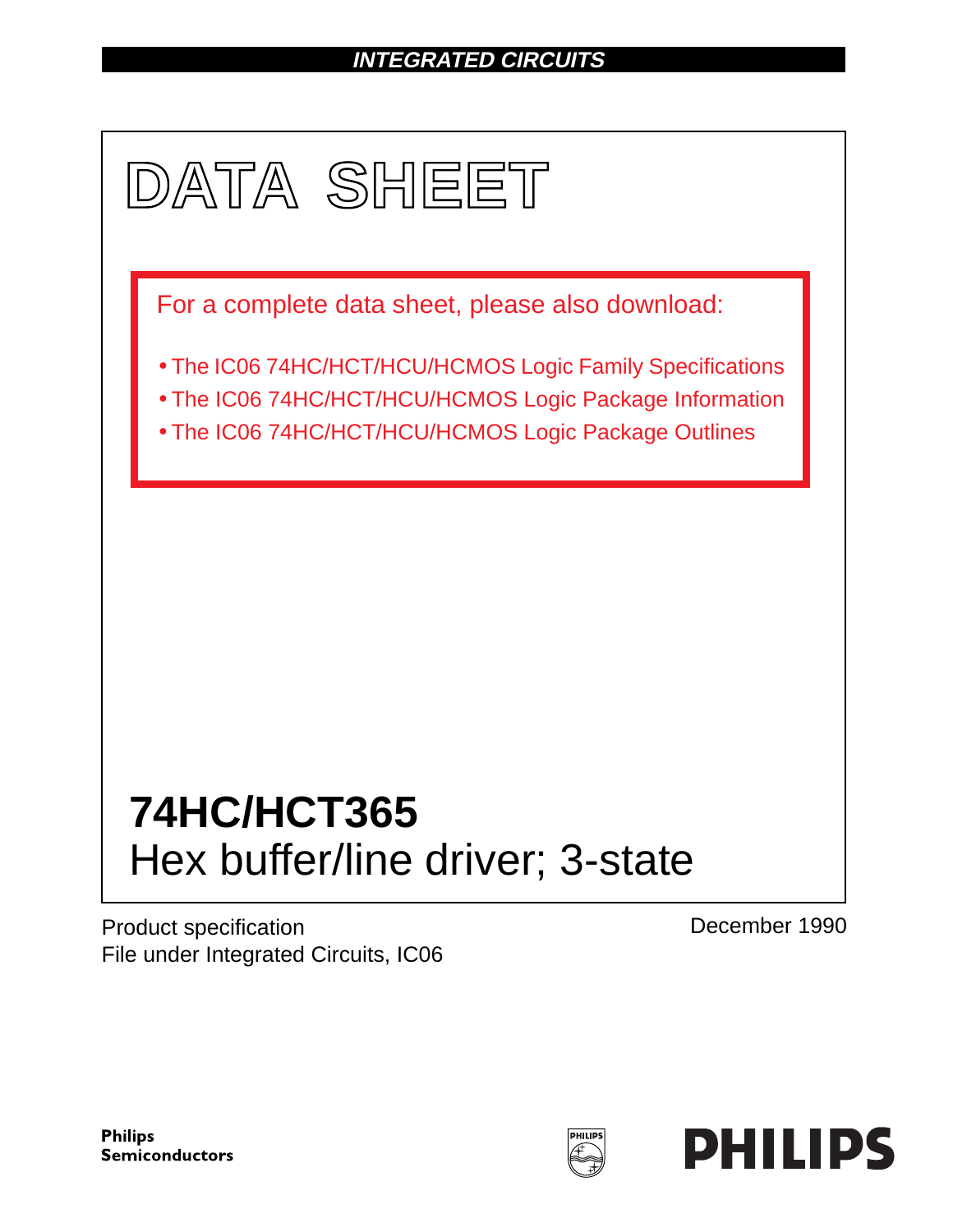### **FEATURES**

- Non-inverting outputs
- Output capability: bus driver
- $\bullet$  I<sub>CC</sub> category: MSI

### **GENERAL DESCRIPTION**

The 74HC/HCT365 are high-speed Si-gate CMOS devices and are pin compatible with low power Schottky TTL (LSTTL). They are specified in compliance with JEDEC standard no. 7A.

### **QUICK REFERENCE DATA**

GND = 0 V;  $T_{amb}$  = 25 °C;  $t_r = t_f = 6$  ns

The 74HC/HCT365 are hex non-inverting buffer/line drivers with 3-state outputs. The 3-state outputs (nY) are controlled by the output enable inputs ( $\overline{OE}_1$ ,  $\overline{OE}_2$ ).

A HIGH on  $\overline{OE}_n$  causes the outputs to assume a high impedance OFF-state.

The "365" is identical to the "366" but has non-inverting outputs.

| <b>SYMBOL</b>                 | <b>PARAMETER</b>                                         | <b>CONDITIONS</b>                 | <b>TYPICAL</b> | <b>UNIT</b> |    |
|-------------------------------|----------------------------------------------------------|-----------------------------------|----------------|-------------|----|
|                               |                                                          |                                   | НC             |             |    |
| $t_{\rm PHL}$ / $t_{\rm PLH}$ | propagation delay<br>nA to nY                            | $C_L$ = 15 pF; $V_{CC}$ = 5 V   9 |                |             | ns |
| $C_1$                         | input capacitance                                        |                                   | 3,5            | 3,5         | рF |
| $\mathtt{C_{PD}}$             | power dissipation capacitance per buffer   notes 1 and 2 |                                   | 40             | 40          | рF |

### **Notes**

1. C<sub>PD</sub> is used to determine the dynamic power dissipation ( $P_D$  in  $\mu W$ ):

 $P_D = C_{PD} \times V_{CC}^2 \times f_i + \sum (C_L \times V_{CC}^2 \times f_o)$  where:

 $f_i$  = input frequency in MHz

 $f_0$  = output frequency in MHz

 $\Sigma$  (C<sub>L</sub> × V<sub>CC</sub><sup>2</sup> × f<sub>o</sub>) = sum of outputs

 $C_L$  = output load capacitance in pF

 $V_{CC}$  = supply voltage in V

2. For HC the condition is  $V_1 =$  GND to  $V_{CC}$ For HCT the condition is  $V_1$  = GND to  $V_{CC}$  – 1.5 V

### **ORDERING INFORMATION**

See "74HC/HCT/HCU/HCMOS Logic Package Information".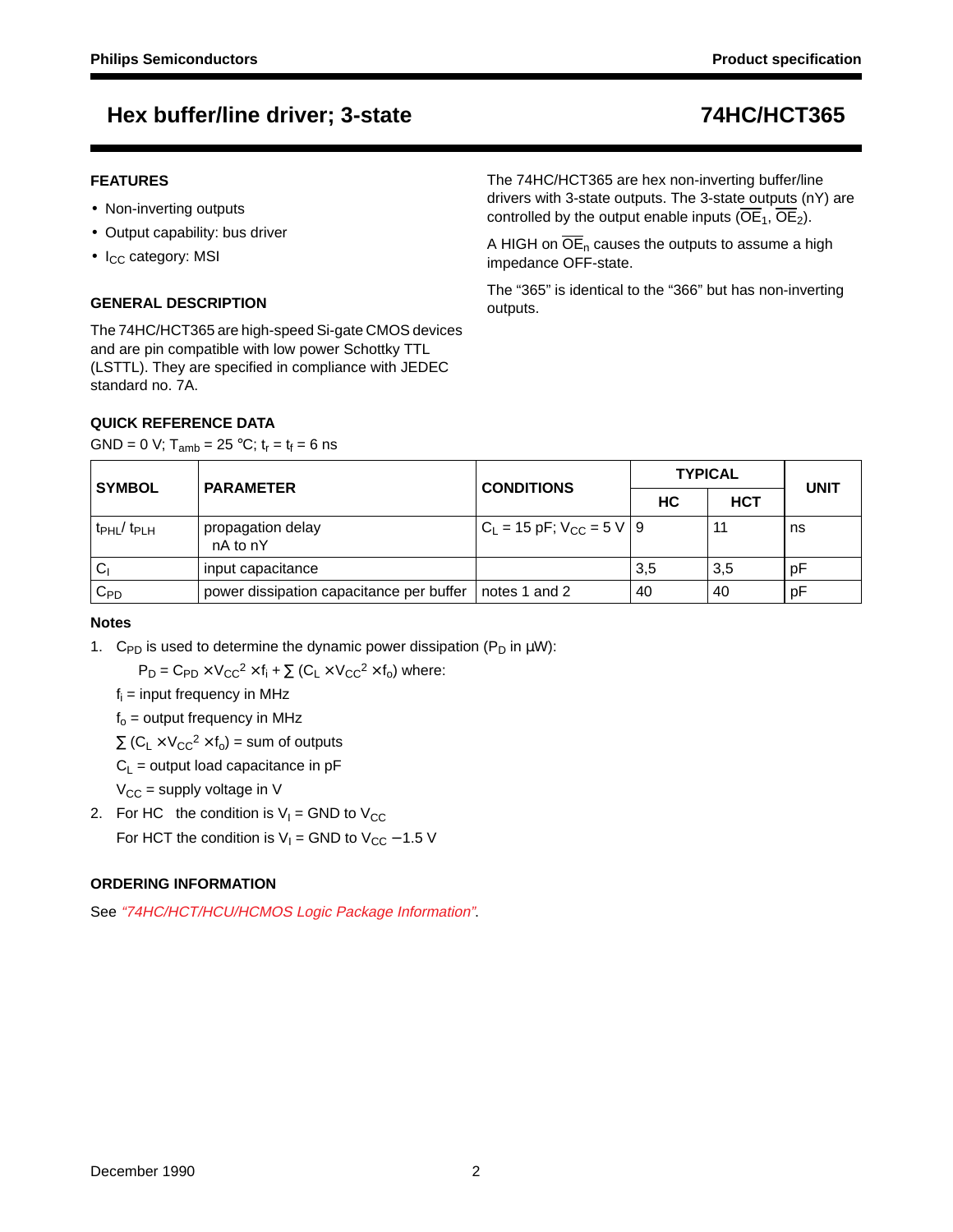### **PIN DESCRIPTION**

| PIN NO.              | <b>SYMBOL</b> | <b>NAME AND FUNCTION</b>          |
|----------------------|---------------|-----------------------------------|
| 1, 15                | $OE1$ , $OE2$ | output enable inputs (active LOW) |
| 12, 4, 6, 10, 12, 14 | 1A to 6A      | data inputs                       |
| 3, 5, 7, 9, 11, 13   | 1Y to 6Y      | data outputs                      |
| 8                    | <b>GND</b>    | ground $(0 V)$                    |
| 16                   | $V_{\rm CC}$  | positive supply voltage           |

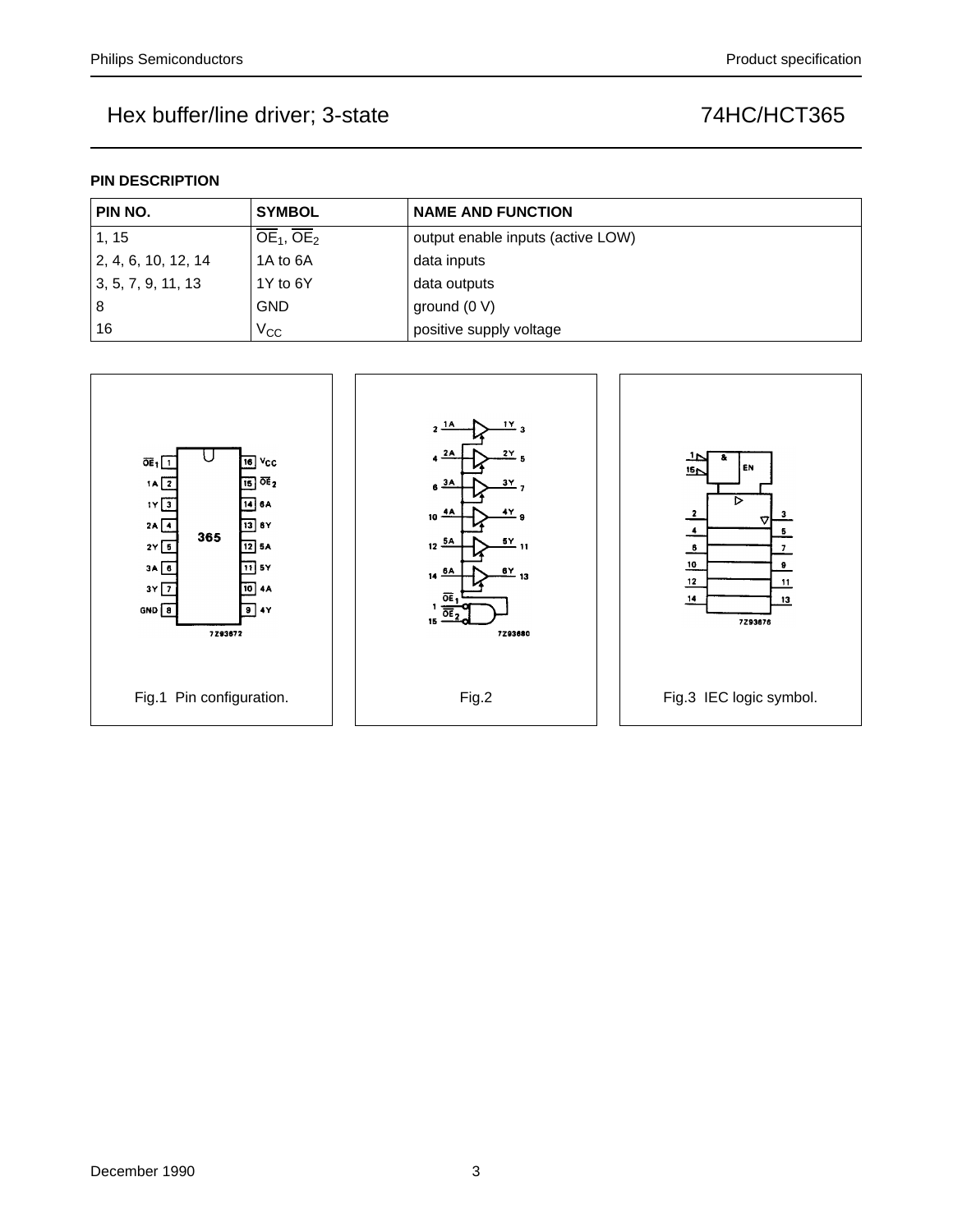

Fig.5 Logic diagram.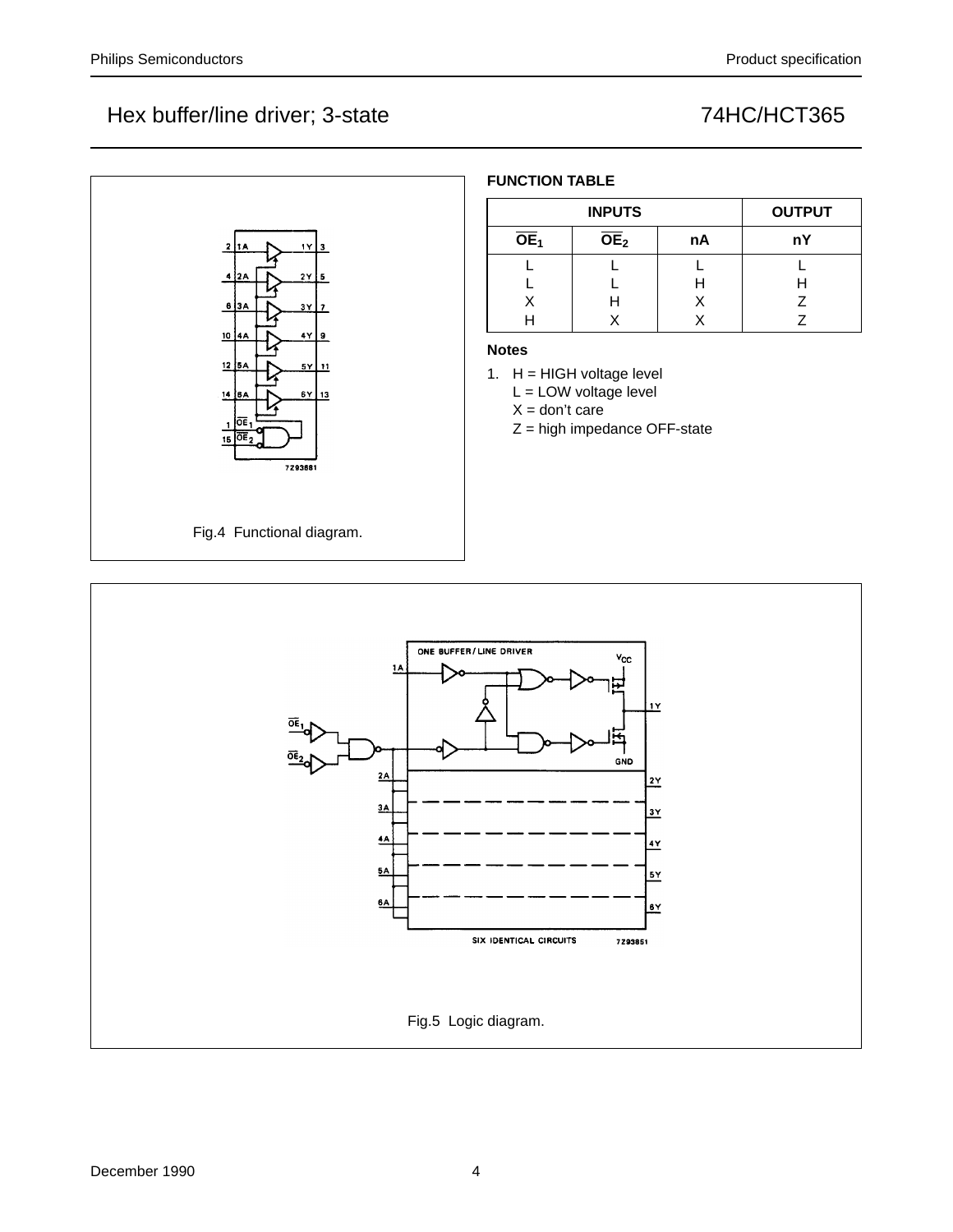### **DC CHARACTERISTICS FOR 74HC**

For the DC characteristics see "74HC/HCT/HCU/HCMOS Logic Family Specifications".

Output capability: bus driver I<sub>CC</sub> category: MSI

### **AC CHARACTERISTICS FOR 74HC**

GND = 0 V;  $t_r = t_f = 6$  ns;  $C_L = 50$  pF

|                                           | <b>PARAMETER</b>           | $T_{amb}$ (°C) |      |      |              |      |              |      |             | <b>TEST CONDITIONS</b>       |                  |
|-------------------------------------------|----------------------------|----------------|------|------|--------------|------|--------------|------|-------------|------------------------------|------------------|
| <b>SYMBOL</b>                             |                            | 74HC           |      |      |              |      |              |      |             |                              | <b>WAVEFORMS</b> |
|                                           |                            | $+25$          |      |      | $-40$ to +85 |      | $-40$ to+125 |      | <b>UNIT</b> | <b>V<sub>cc</sub></b><br>(V) |                  |
|                                           |                            | min.           | typ. | max. | min.         | max. | min.         | max. |             |                              |                  |
| $t_{\rm PHL}/t_{\rm PLH}$                 | propagation delay          |                | 30   | 95   |              | 120  |              | 145  | ns          | 2.0                          | Fig.6            |
|                                           | nA to nY                   |                | 11   | 19   |              | 24   |              | 29   |             | 4.5                          |                  |
|                                           |                            |                | 9    | 16   |              | 20   |              | 25   |             | 6.0                          |                  |
| t <sub>PZH</sub> /t <sub>PZL</sub>        | 3-state output enable time |                | 47   | 150  |              | 190  |              | 225  | ns          | 2.0                          | Fig.7            |
|                                           | $\overline{OE}_n$ to nY    |                | 17   | 30   |              | 38   |              | 45   |             | 4.5                          |                  |
|                                           |                            |                | 14   | 26   |              | 33   |              | 38   |             | 6.0                          |                  |
| t <sub>PHZ</sub> /t <sub>PLZ</sub>        | 3-state output disable     |                | 61   | 150  |              | 190  |              | 225  | ns          | 2.0                          | Fig.7            |
|                                           | time                       |                | 22   | 30   |              | 38   |              | 45   |             | 4.5                          |                  |
|                                           | $\overline{OE}_n$ to nY    |                | 18   | 26   |              | 33   |              | 38   |             | 6.0                          |                  |
| $t$ <sub>THL</sub> $/$ $t$ <sub>TLH</sub> | output transition time     |                | 14   | 60   |              | 75   |              | 90   | ns          | 2.0                          | Fig.6            |
|                                           |                            |                | 5    | 12   |              | 15   |              | 18   |             | 4.5                          |                  |
|                                           |                            |                | 4    | 10   |              | 13   |              | 15   |             | 6.0                          |                  |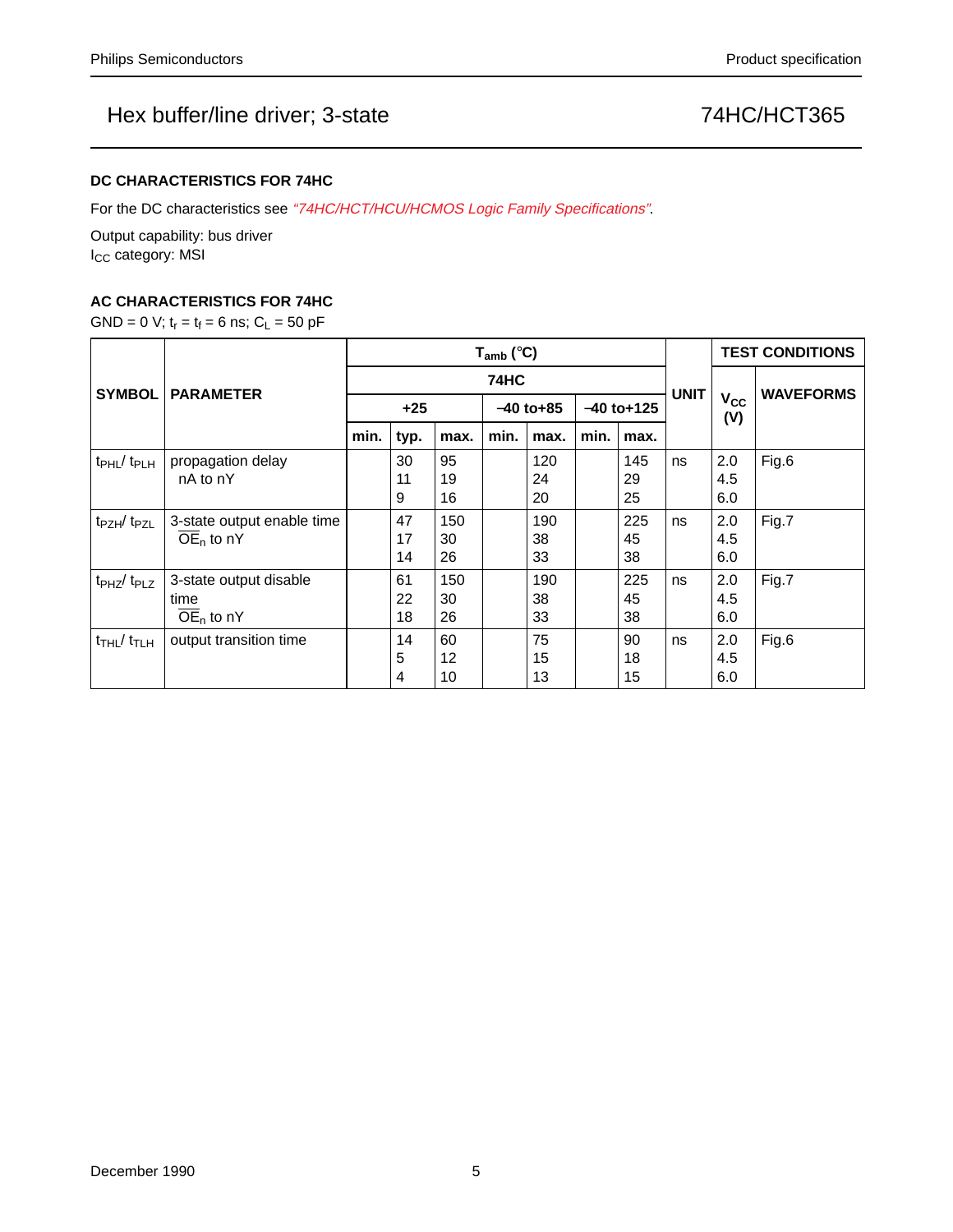### **DC CHARACTERISTICS FOR 74HCT**

For the DC characteristics see "74HC/HCT/HCU/HCMOS Logic Family Specifications".

Output capability: bus driver I<sub>CC</sub> category: MSI

### **Note to HCT types**

The value of additional quiescent supply current ( $\Delta I_{CC}$ ) for a unit load of 1 is given in the family specifications. To determine ∆I<sub>CC</sub> per input, multiply this value by the unit load coefficient shown in the table below.

| <b>INPUT</b>      | <b>UNIT LOAD COEFFICIENT</b> |  |  |  |  |  |  |
|-------------------|------------------------------|--|--|--|--|--|--|
| $\overline{OE}_1$ | 1.00                         |  |  |  |  |  |  |
| $\overline{OE}_2$ | 0.90                         |  |  |  |  |  |  |
| nA                | 1.00                         |  |  |  |  |  |  |

### **AC CHARACTERISTICS FOR 74HCT**

 $GND = 0$  V;  $t_r = t_f = 6$  ns;  $C_L = 50$  pF

|                                        | <b>PARAMETER</b>                                          | $T_{amb}$ (°C) |      |      |              |      |              |      |             | <b>TEST CONDITIONS</b> |                  |
|----------------------------------------|-----------------------------------------------------------|----------------|------|------|--------------|------|--------------|------|-------------|------------------------|------------------|
| <b>SYMBOL</b>                          |                                                           | 74HCT          |      |      |              |      |              |      |             |                        | <b>WAVEFORMS</b> |
|                                        |                                                           | $+25$          |      |      | $-40$ to +85 |      | $-40$ to+125 |      | <b>UNIT</b> | Vcc<br>(V)             |                  |
|                                        |                                                           | min.           | typ. | max. | min.         | max. | min.         | max. |             |                        |                  |
| t <sub>PHL</sub> / t <sub>PLH</sub>    | propagation delay<br>nA to nY                             |                | 14   | 25   |              | 31   |              | 38   | ns          | 4.5                    | Fig.6            |
| t <sub>PZH</sub> /t <sub>PZL</sub>     | 3-state output enable<br>time<br>$\overline{OE}_n$ to nY  |                | 18   | 35   |              | 44   |              | 53   | ns          | 4.5                    | Fig.7            |
| t <sub>PHZ</sub> /t <sub>PLZ</sub>     | 3-state output disable<br>time<br>$\overline{OE}_n$ to nY |                | 23   | 35   |              | 44   |              | 53   | ns          | 4.5                    | Fig.7            |
| $t$ <sub>THL</sub> $/t$ <sub>TLH</sub> | output transition time                                    |                | 5    | 12   |              | 15   |              | 18   | ns          | 4.5                    | Fig.6            |